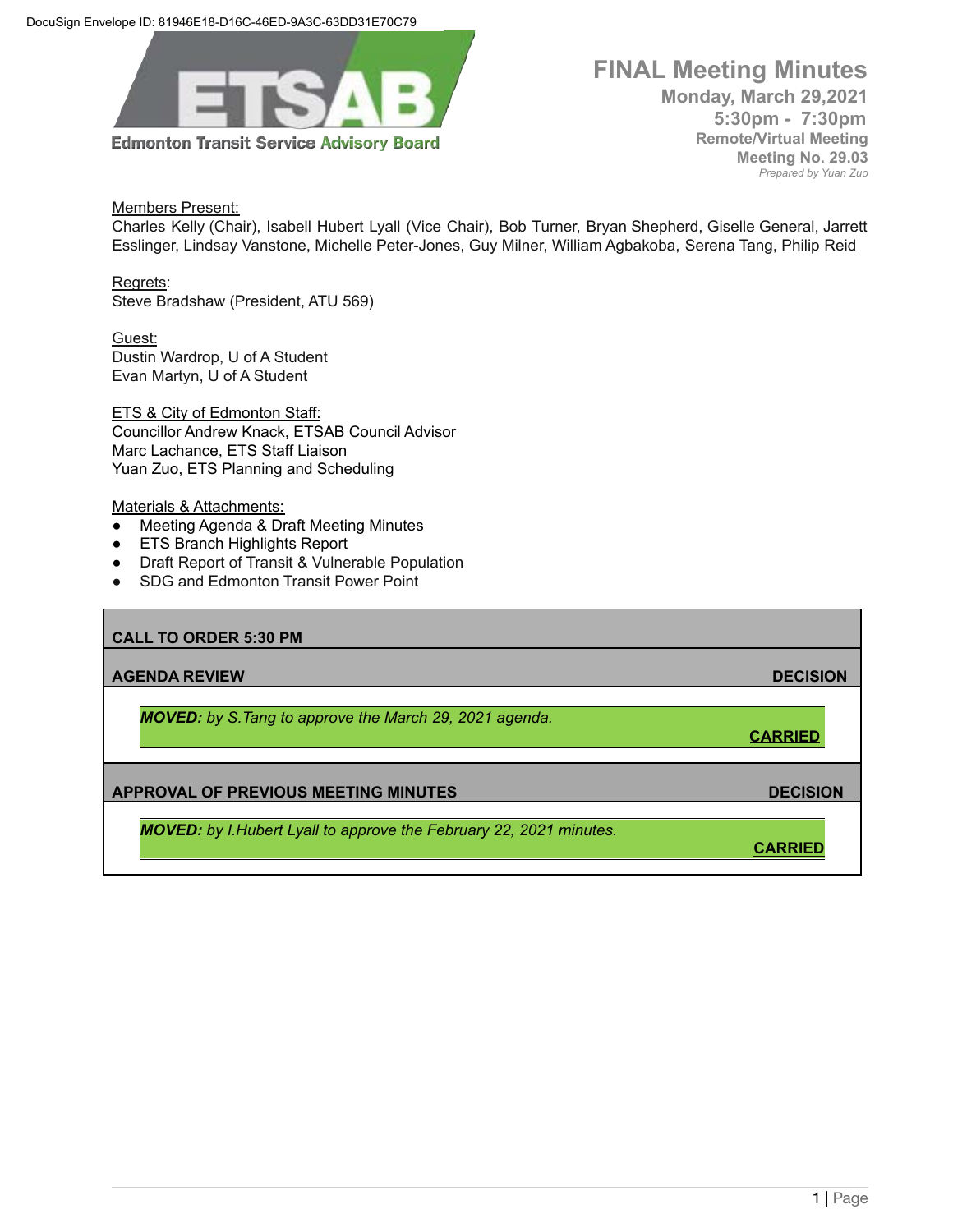| <b>New Business/Update</b>                                                                                                                                                                                                                                                                                                                                                                                                                                                                                                                                                                                                                                                                                                                                                                                                                                                                                                                                                                                                                                                                                                                                                                                                                                                                                                                                                                                                                                                                                                                                                                                                                                                                                                                                                                                                                                                                                                                                                 |                                                          |  |
|----------------------------------------------------------------------------------------------------------------------------------------------------------------------------------------------------------------------------------------------------------------------------------------------------------------------------------------------------------------------------------------------------------------------------------------------------------------------------------------------------------------------------------------------------------------------------------------------------------------------------------------------------------------------------------------------------------------------------------------------------------------------------------------------------------------------------------------------------------------------------------------------------------------------------------------------------------------------------------------------------------------------------------------------------------------------------------------------------------------------------------------------------------------------------------------------------------------------------------------------------------------------------------------------------------------------------------------------------------------------------------------------------------------------------------------------------------------------------------------------------------------------------------------------------------------------------------------------------------------------------------------------------------------------------------------------------------------------------------------------------------------------------------------------------------------------------------------------------------------------------------------------------------------------------------------------------------------------------|----------------------------------------------------------|--|
| <b>Presentation from U of A students</b>                                                                                                                                                                                                                                                                                                                                                                                                                                                                                                                                                                                                                                                                                                                                                                                                                                                                                                                                                                                                                                                                                                                                                                                                                                                                                                                                                                                                                                                                                                                                                                                                                                                                                                                                                                                                                                                                                                                                   | D.Wardrop/E.<br><b>Martyn</b>                            |  |
| ETSAB was joined this evening by 2 University of Alberta students, Dustin and Evan to share their<br>presentation on UN Sustainability goals in terms of the City of Edmonton transit network.<br>The students hope to focus on Urban Design, Walkability & Transportation Network as the three<br>main subjects.<br>The students focused on the existing bus network that the City has had in place and surrounded<br>$\bullet$<br>their project around that.<br>The students conducted case study reviews of the bus network from other cities. A few of the cities<br>$\bullet$<br>included Portland, New York and ShenZhen.<br>A visual graphic of a scenario is shown to the board with the current status of how Edmonton's<br>$\bullet$<br>existing network stack up in comparison.<br>Currently, the most common method of transportation is personal vehicles (62.9%) and public<br>$\bullet$<br>transportation (27.1%). Many people who struggle with public transportation are due to the<br>timeframe it takes for them to get to their destination, for example it takes 10 minutes to drive to<br>work, but the bus will take 35 minutes. Another example is that someone can Uber for 12 dollars<br>but would need to take 2 buses to get to their destination.<br>The students' project objective was to look at how to revitalize Edmonton's transportation network<br>$\bullet$<br>to attract citizens that rarely use the service.<br>In a survey the students conducted, 95% of the participants would use public transportation if it was<br>$\bullet$<br>faster and more convenient. People look for high volume, high speed travel (LRT), medium volume,<br>high speed (express bus).<br>A design intervention was put in place by the students on what they think the bus routes should<br>look like, with a visual graphic shared with the board on a fictional family's travel experience, which<br>is assumed to be more convenient and faster. |                                                          |  |
| <b>Google Drive</b>                                                                                                                                                                                                                                                                                                                                                                                                                                                                                                                                                                                                                                                                                                                                                                                                                                                                                                                                                                                                                                                                                                                                                                                                                                                                                                                                                                                                                                                                                                                                                                                                                                                                                                                                                                                                                                                                                                                                                        | P.Reid                                                   |  |
| Phil has taken the feedback from board members from previous meetings and started mapping out<br>how to move documents around. He is interested in doing "test folders" and hopes to start that in<br>the summer when he has more time.                                                                                                                                                                                                                                                                                                                                                                                                                                                                                                                                                                                                                                                                                                                                                                                                                                                                                                                                                                                                                                                                                                                                                                                                                                                                                                                                                                                                                                                                                                                                                                                                                                                                                                                                    |                                                          |  |
| <b>Annual Retreat Agenda</b>                                                                                                                                                                                                                                                                                                                                                                                                                                                                                                                                                                                                                                                                                                                                                                                                                                                                                                                                                                                                                                                                                                                                                                                                                                                                                                                                                                                                                                                                                                                                                                                                                                                                                                                                                                                                                                                                                                                                               | <b>I.Hubert Lyall</b>                                    |  |
| • A draft of the Agenda has been shared and circulated with the board.<br>The board is looking to virtually meet on Saturday May 8th due to the pandemic.<br>The board hopes to utilize this time to re-evaluate the process, and identify what the board likes<br>and wants to change.<br>The new board member will be joining ETSAB around this time as well, and there will be a<br>presentation from Isabell on the Lifecycle of a subcommittee.<br>The board is hoping to draft the yearly work plan and generate sub committee ideas.<br>There is also work to find someone from ETS to facilitate a presentation and looking for a facilitator.                                                                                                                                                                                                                                                                                                                                                                                                                                                                                                                                                                                                                                                                                                                                                                                                                                                                                                                                                                                                                                                                                                                                                                                                                                                                                                                     |                                                          |  |
| <b>Recruitment</b>                                                                                                                                                                                                                                                                                                                                                                                                                                                                                                                                                                                                                                                                                                                                                                                                                                                                                                                                                                                                                                                                                                                                                                                                                                                                                                                                                                                                                                                                                                                                                                                                                                                                                                                                                                                                                                                                                                                                                         | <b>C.Kelly</b>                                           |  |
| Charlie provided an update on recruitment of the new board member. The candidate has been<br>shortlisted and interviewed by the Urban committee, and they will put forward their recommendation<br>to City Council. The final decision will be made by Council, and the board will find out soon on who<br>the successful candidate is.                                                                                                                                                                                                                                                                                                                                                                                                                                                                                                                                                                                                                                                                                                                                                                                                                                                                                                                                                                                                                                                                                                                                                                                                                                                                                                                                                                                                                                                                                                                                                                                                                                    |                                                          |  |
| <b>Report from COVID Presentation to Urban Planning Committee</b>                                                                                                                                                                                                                                                                                                                                                                                                                                                                                                                                                                                                                                                                                                                                                                                                                                                                                                                                                                                                                                                                                                                                                                                                                                                                                                                                                                                                                                                                                                                                                                                                                                                                                                                                                                                                                                                                                                          | <b>C.Kelly</b><br>I. Hubert Lyall &<br><b>B.Shepherd</b> |  |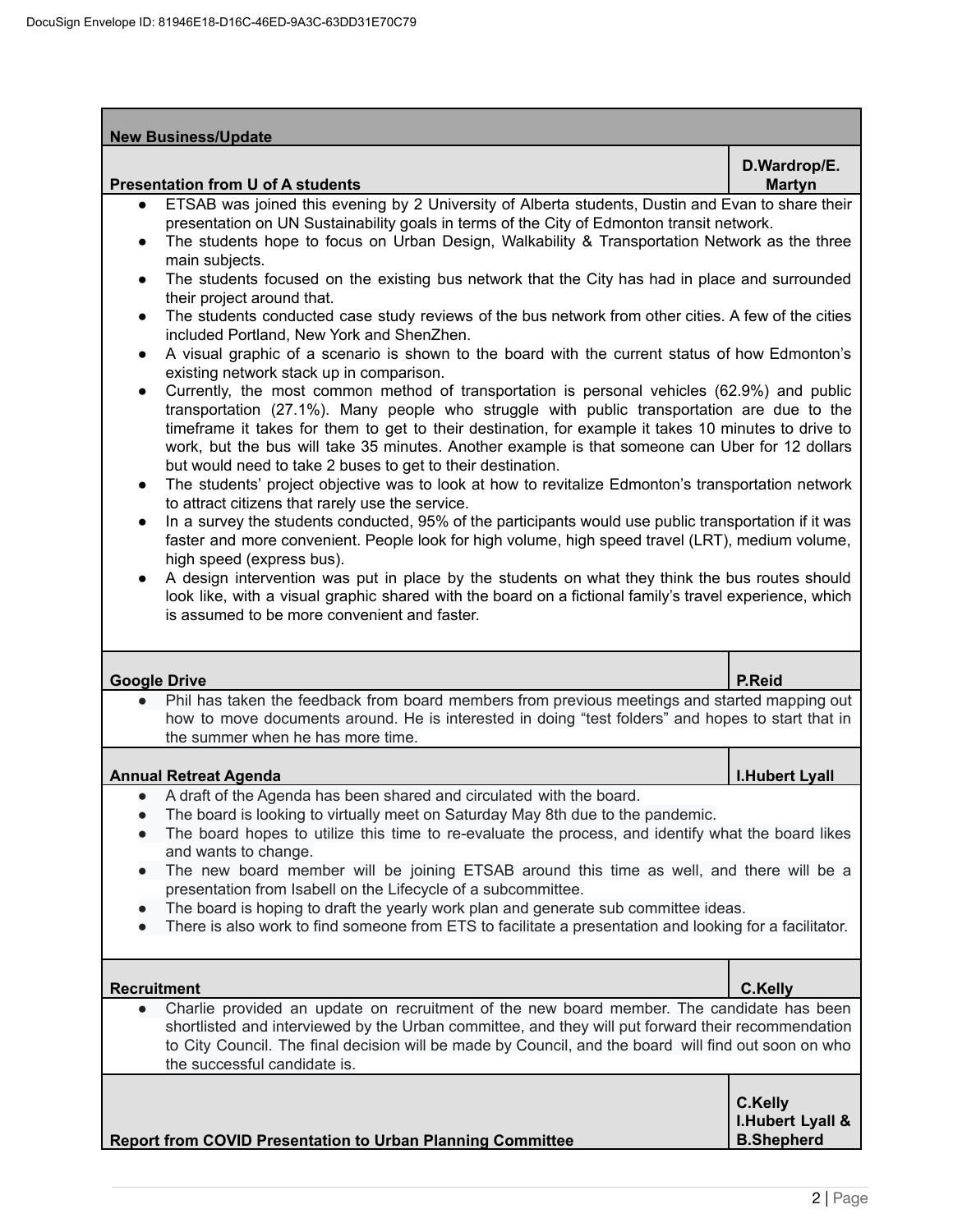- Izzy and Bryan presented the COVID presentation to council and did a fantastic job.
- ETS responded to the COVID report on the spot. Bryan and Izzy, as well as Council,were pleased with ETS's response.
- The Council and Mayor wanted to praise ETSAB on the well doing of this report.

### **Status of BIPOC Report C.Kelly**

- The Agenda was changed from Council and now the new date for this report is May 25, 2021.
- Jarret, as the lead of the BIPOC subcommittee, together with Izzy as Board Chair will present this report to the Council Committee.

#### **Relationship with ETS**

- Carrie Hotton-MacDonald has become the Branch Manager of ETS after Eddie Robar's departure and emailed Izzy as she wants to build a closer relationship with ETSAB. There will be monthly check in's between ETS and ETSAB, and Izzy will share with the board what she can.
- Carrie updated that BNR out reaches will have to be scaled and postponed due to COVID, and will resume once it's safer.
- There is an issue with google maps currently not showing BNR information correctly; however it is being fixed
- Carrie has encouraged board members with questions to reach out to ETS administration directly rather than via social media, for a faster response.

# **Motion at CPSC On March 24**

There are discussions regarding transit fines - The motion permission bylaw to be changed. administration can review and make recommendations - Councillor Knack was asked for feedback and more will be discussed shortly.

| <b>Subcommittee Update</b>                                                                                                                                                                   | <b>INFORMATION</b> |
|----------------------------------------------------------------------------------------------------------------------------------------------------------------------------------------------|--------------------|
| <b>Vulnerable User Approvals</b>                                                                                                                                                             | C.Kelly            |
| The report has been circulated with the board and has been approved. City Administration will<br>prepare the report for Council and get back to ETSAB with a date and time for presentation. |                    |

**I.Hubert Lyall**

**C.Kelly**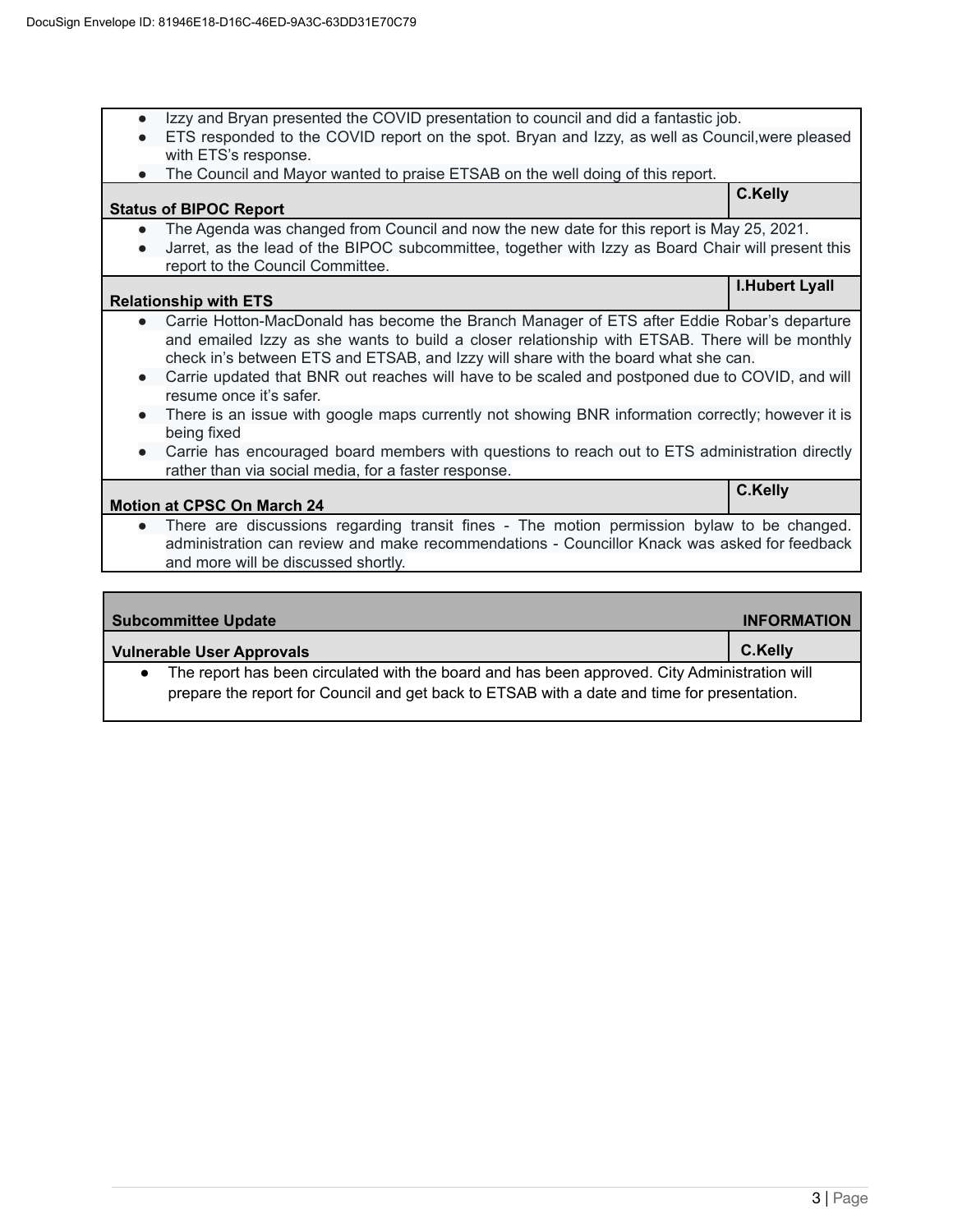| <b>EXTERNAL UPDATES</b>                                                                                                                                                                                                                                                                                                                                                                                                                                                                                                                                                                                                                                                           | <b>INFORMATION</b> |
|-----------------------------------------------------------------------------------------------------------------------------------------------------------------------------------------------------------------------------------------------------------------------------------------------------------------------------------------------------------------------------------------------------------------------------------------------------------------------------------------------------------------------------------------------------------------------------------------------------------------------------------------------------------------------------------|--------------------|
| <b>ETS Branch Highlights Report</b>                                                                                                                                                                                                                                                                                                                                                                                                                                                                                                                                                                                                                                               | M. Lachance        |
| ETS ridership continues on a similar trend as the previous months. The December restrictions sent<br>$\bullet$<br>numerous organizations into a remote work environment including the Government of Alberta,<br>which may explain some of the continued drop as employees remained at home through February.<br>As Bus Network Redesign (BNR) launch date approaches on April 25, ETS is preparing customers<br>$\bullet$<br>to better understand how their routes will be impacted and how they can reach their destinations on<br>the new network. Customers can now use the Transit app to preview what their transit trips will look<br>like when the new bus network starts. |                    |
| Coinciding with the launch of the BNR on April 25, On Demand Transit service will start in 37<br>$\bullet$<br>neighbourhoods and 16 seniors' residences. On Demand Transit trips can be booked starting April<br>25 and customers will have three options to book a trip: they can download the Edmonton On<br>Demand Transit app, book online at edmonton.ca/ondemandtransit or phone the On Demand<br>Transit call centre at 780-496-2400. These channels will be ready mid-April so customers can<br>create an account in preparation for when the service launches on April 25.                                                                                               |                    |
| The City of Edmonton has recently announced that Carrie Hotton-MacDonald has accepted ETS'<br>$\bullet$<br>permanent Branch Manager position.As a result of this change, Sarah Feldman has accepted the<br>position of Director of Business Integration and Workforce Development. Sarah currently serves as<br>the Director of Planning and Scheduling and is overseeing the Bus Network Redesign and On<br>Demand Transit projects.                                                                                                                                                                                                                                             |                    |
| The City of Edmonton has launched a new digital assistant that can answer basic questions about<br>$\bullet$<br>the new bus network and On Demand Transit service. To use the digital assistant, click on the icon<br>(speech bubble with three dots) in the bottom right corner of the webpages<br>edmonton.ca/newbusroutes and edmonton.ca/ondemandtransit and type your question into<br>the text field. The digital assistant responds best to short, simple requests.                                                                                                                                                                                                        |                    |
| ETS takes an integrated multi-layered approach to safety and security on transit, and is currently in<br>$\bullet$<br>the process of increasing the number of police officers, peace officers and security guards on<br>transit.                                                                                                                                                                                                                                                                                                                                                                                                                                                  |                    |
| The current COVID-19 vaccination schedule is giving some hope to a return to in-person instruction<br>at Alberta's post-secondary institutions. ETS has been working with post-secondary institutions<br>throughout the pandemic to ensure students have access to transit while they are not participating<br>in the U-Pass program that has been suspended since April 2020. If in-person instruction returns in<br>fall 2021, the U-Pass program will resume. The U-Pass provides ETS with a significant portion of<br>ridership and revenue.                                                                                                                                  |                    |
| <b>Councillor Emerging Issue Updates</b>                                                                                                                                                                                                                                                                                                                                                                                                                                                                                                                                                                                                                                          | A.Knack            |
| A motion has been made by Cllr Dziadyk to delay the Bus Network Redesign (BNR) and it<br>will be debated by council at the next meeting. Cllr Knack encourages ETSAB to provide<br>feedback to Council on this issue.                                                                                                                                                                                                                                                                                                                                                                                                                                                             |                    |

# **Topics of The Night I. Hubert Lyall**